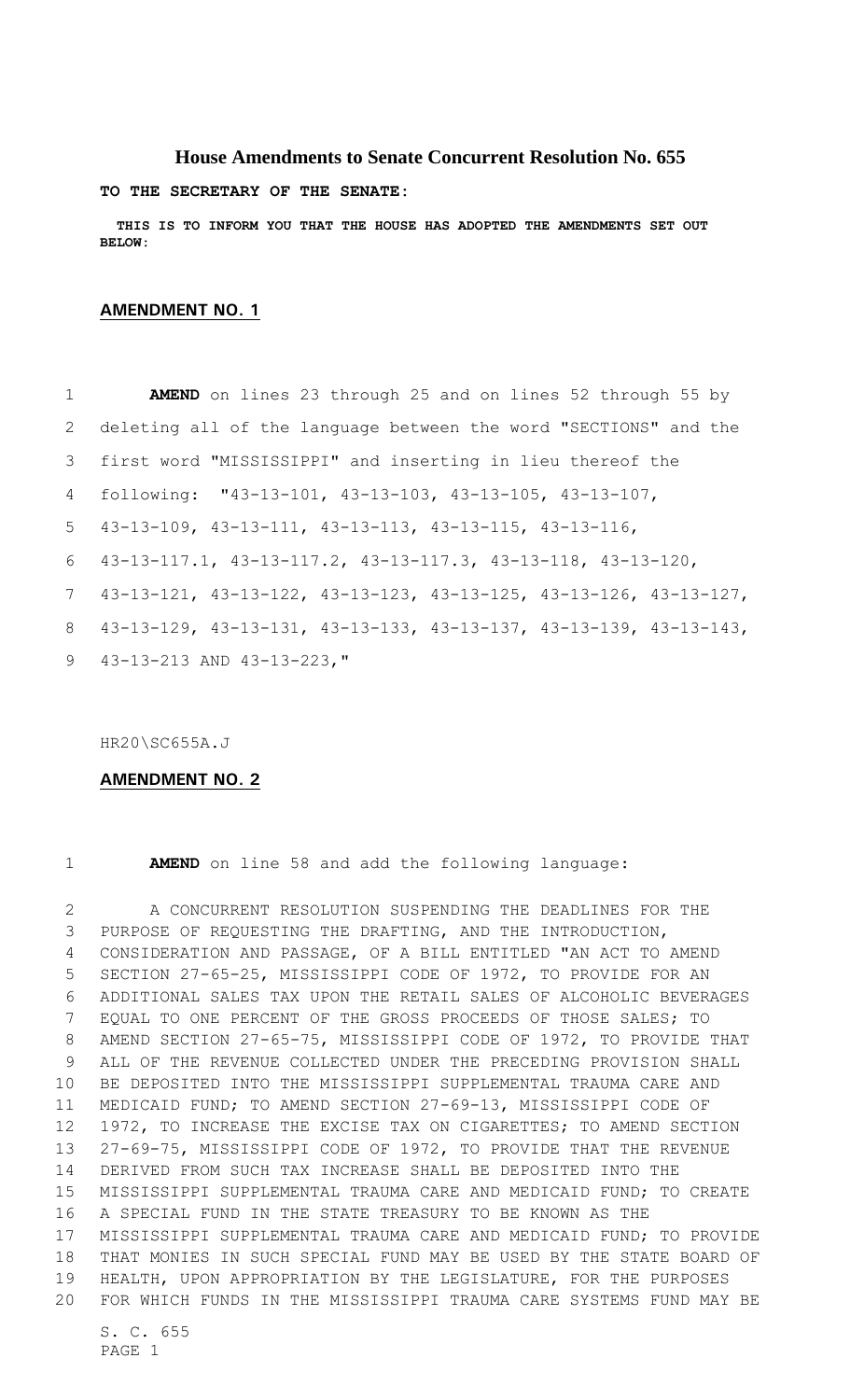USED; TO PROVIDE THAT MONIES IN THE MISSISSIPPI SUPPLEMENTAL TRAUMA CARE AND MEDICAID FUND MAY BE USED BY THE GOVERNOR'S OFFICE - DIVISION OF MEDICAID, UPON APPROPRIATION BY THE LEGISLATURE, FOR THE PURPOSE OF CARRYING OUT THE PROVISIONS OF THE MISSISSIPPI MEDICAID LAW; AND FOR RELATED PURPOSE."

 BE IT RESOLVED BY THE HOUSE OF REPRESENTATIVES OF THE STATE OF MISSISSIPPI, THE SENATE CONCURRING THEREIN, That the Joint Rules of the House and the Senate, including all the deadlines and other provisions imposed by Joint Rule No. 40, are suspended for the purpose of requesting the drafting, and the introduction, consideration and passage, of a bill entitled "AN ACT TO AMEND SECTION 27-65-25, MISSISSIPPI CODE OF 1972, TO PROVIDE FOR AN ADDITIONAL SALES TAX UPON THE RETAIL SALES OF ALCOHOLIC BEVERAGES EQUAL TO ONE PERCENT OF THE GROSS PROCEEDS OF THOSE SALES; TO AMEND SECTION 27-65-75, MISSISSIPPI CODE OF 1972, TO PROVIDE THAT ALL OF THE REVENUE COLLECTED UNDER THE PRECEDING PROVISION SHALL BE DEPOSITED INTO THE MISSISSIPPI SUPPLEMENTAL TRAUMA CARE AND MEDICAID FUND; TO AMEND SECTION 27-69-13, MISSISSIPPI CODE OF 1972, TO INCREASE THE EXCISE TAX ON CIGARETTES; TO AMEND SECTION 27-69-75, MISSISSIPPI CODE OF 1972, TO PROVIDE THAT THE REVENUE DERIVED FROM SUCH TAX INCREASE SHALL BE DEPOSITED INTO THE MISSISSIPPI SUPPLEMENTAL TRAUMA CARE AND MEDICAID FUND; TO CREATE A SPECIAL FUND IN THE STATE TREASURY TO BE KNOWN AS THE MISSISSIPPI SUPPLEMENTAL TRAUMA CARE AND MEDICAID FUND; TO PROVIDE THAT MONIES IN SUCH SPECIAL FUND MAY BE USED BY THE STATE BOARD OF HEALTH, UPON APPROPRIATION BY THE LEGISLATURE, FOR THE PURPOSES FOR WHICH FUNDS IN THE MISSISSIPPI TRAUMA CARE SYSTEMS FUND MAY BE USED; TO PROVIDE THAT MONIES IN THE MISSISSIPPI SUPPLEMENTAL TRAUMA CARE AND MEDICAID FUND MAY BE USED BY THE GOVERNOR'S OFFICE - DIVISION OF MEDICAID, UPON APPROPRIATION BY THE LEGISLATURE, FOR THE PURPOSE OF CARRYING OUT THE PROVISIONS OF THE MISSISSIPPI MEDICAID LAW; AND FOR RELATED PURPOSE."

HR03\SC655A.1J